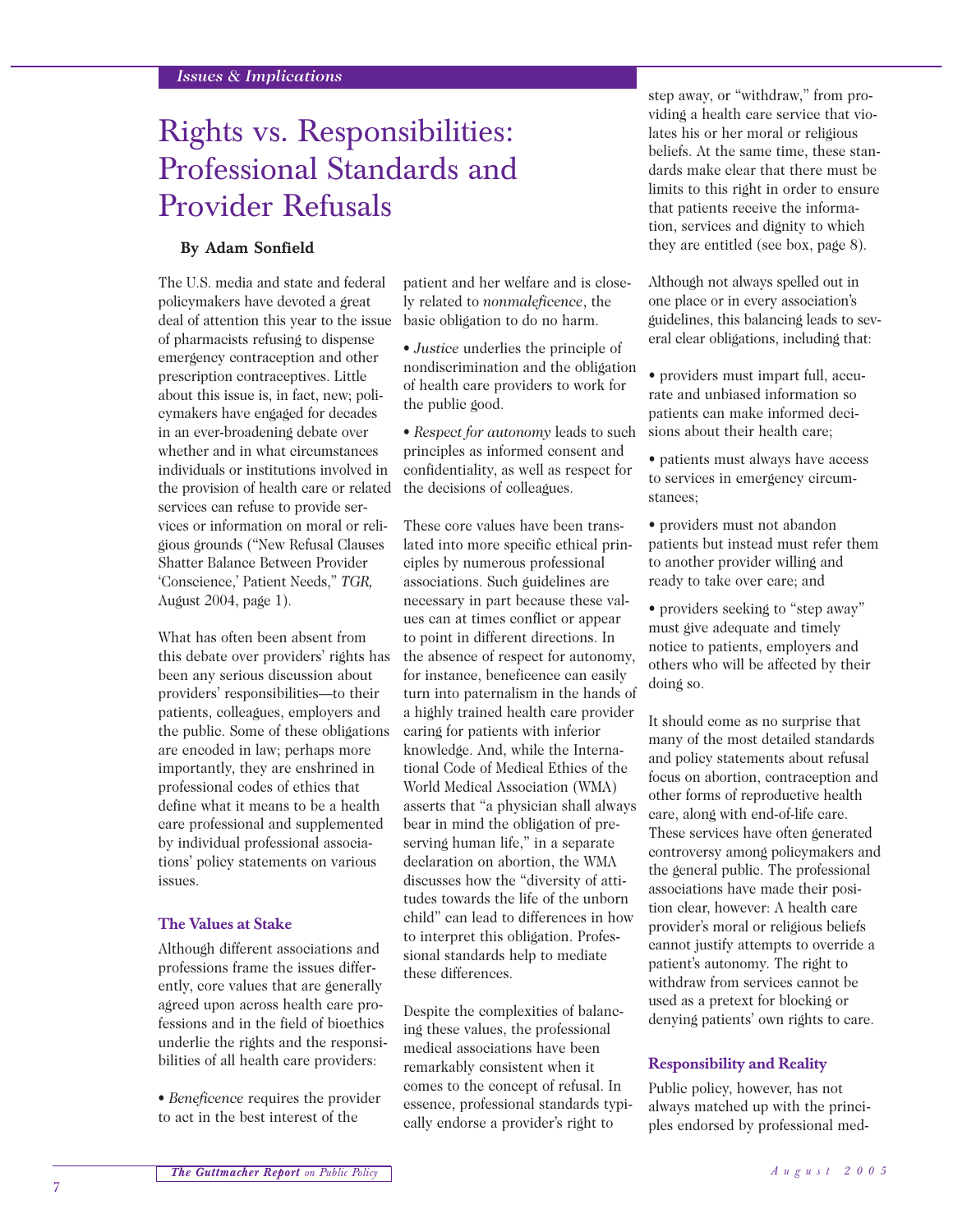ical associations, and the situation appears to be getting worse. Within weeks of the U.S. Supreme Court's decision in *Roe v. Wade* that legalized abortion nationwide in 1973, Congress passed legislation proposed by then-senator Frank Church (R-ID) to ensure providers' ability to withdraw ("Refusing to Participate in Health Care: A Continuing Debate," *TGR,* February 2000, page 8). The Church Amendment prevents the

government (as a condition of a federal grant) from requiring health care providers or institutions to perform or assist in abortion or sterilization procedures against their moral or religious convictions. It also prevents institutions receiving certain federal funds from taking action against personnel because of their participation, nonparticipation or beliefs about abortion or sterilization. The question is not specifically

#### **WHAT LEADING PROFESSIONAL ASSOCIATIONS SAY ABOUT PROVIDERS' REFUSAL**

**"The physician may not discontinue treatment of a patient as long as further treatment is medically indicated, without giving the patient reasonable assistance and sufficient opportunity to make alternative arrangements for care."***—World Medical Association, Declaration on the Rights of the Patient*

**"The patient's right of self-decision can be effectively exercised only if the patient possesses enough information to enable an intelligent choice.…The physician has an ethical obligation to help the patient make choices from among the therapeutic alternatives consistent with good medical practice."** *—American Medical Association, position statement on informed consent*

**"Where a particular treatment, intervention, activity, or practice is morally objectionable to the nurse…the nurse is justified in refusing to participate on moral grounds.…The nurse is obliged to provide for the patient's safety, to avoid patient abandonment, and to withdraw only when assured that alternative sources of nursing care are available to the patient."***—American Nurses Association, Code of Ethics*

**"A [physician assistant] has an ethical duty to offer each patient the full range of information on relevant options for their health care. If personal moral, religious, or ethical beliefs prevent a PA from offering the full range of treatments available or care the patient desires, the PA has an ethical duty to refer an established patient to another qualified provider. PAs are obligated to care for patients in emergency situations and to responsibly transfer established patients if they cannot care for them."** *—American Academy of Physician Assistants, Guidelines for Ethical Conduct for the Physician Assistant Profession*

**"[P]harmacists [should] be allowed to excuse themselves from dispensing situations which they find morally objectionable, but that removal from participation must be accompanied by responsibility to the patient and performance of certain professional duties which accompany the refusal.…ensuring that the patient will be referred to another pharmacist or be channeled into another available health system.…Pharmacists and their employers will need to develop processes that support the decision of the individual pharmacist while still providing the appropriate services the patient seeks."***—American Pharmacists Association, 1997–98 policy committee report on pharmacist conscience clause*

**"Pediatricians should not impose their values on the decision-making process and should be prepared to support the adolescent in her decision or refer her to a physician who can.…Should a pediatrician choose not to counsel the adolescent patient about sexual matters such as pregnancy and abortion, the patient should be referred to other experienced professionals."***—American Academy of Pediatrics, position statement on counseling the adolescent about pregnancy options*

**"Nurses have the right, under responsible procedures, to refuse to assist in the performance of abortion and/or sterilization procedures.…Nurses have the professional responsibility to provide high quality, impartial nursing care to all patients in emergency situations.…to provide nonjudgmental nursing care to all patients, either directly or through appropriate and timely referral.…[and] to inform their employers, at the time of employment, of any attitudes and beliefs that may interfere with essential job functions."***—Association of Women's Health, Obstetric and Neonatal Nurses, position statement on nurses' rights and responsibilities related to abortion and sterilization*

addressed, but nothing in this policy suggests that anyone has the right to withhold information from a patient or refuse to refer a patient to another provider.

Almost every state in the country also has decades-old policies allowing individual health care providers to refuse to participate in abortion; many of these laws also apply to sterilization, and in 10 states, to contraception more broadly. These laws often depart more explicitly than the Church Amendment from the professional standards discussed above: Only a handful of these laws specifically provide an exception to refusal rights in emergency circumstances; most do not require health care providers to notify their employers if they intend to opt-out of certain services, and only three require any notice to patients; and about a dozen go so far as to allow providers to refuse to provide information, despite the broadly recognized obligations around obtaining patients' informed consent.

The architects of more recent legislation in many cases appear to have purposefully blurred or actually crossed the line between a right to withdraw and a right to obstruct. One subtle example of this was a provision included in 1997 legislation that created national standards for Medicaid managed care, including the standard that plans could not "gag" providers from telling Medicaid patients about treatment options not covered by the plan. Yet, Congress also allowed plans to refuse to cover counseling and referral activities to which they object on religious or moral grounds, creating a financial barrier to obtaining informed consent and ensuring access to care.

Another obstructionist provision, named after its sponsor, Rep. Dave Weldon (R-FL), was passed in 2004 as part of an annual appropriations law. It forbids federal, state and local governments from requiring any